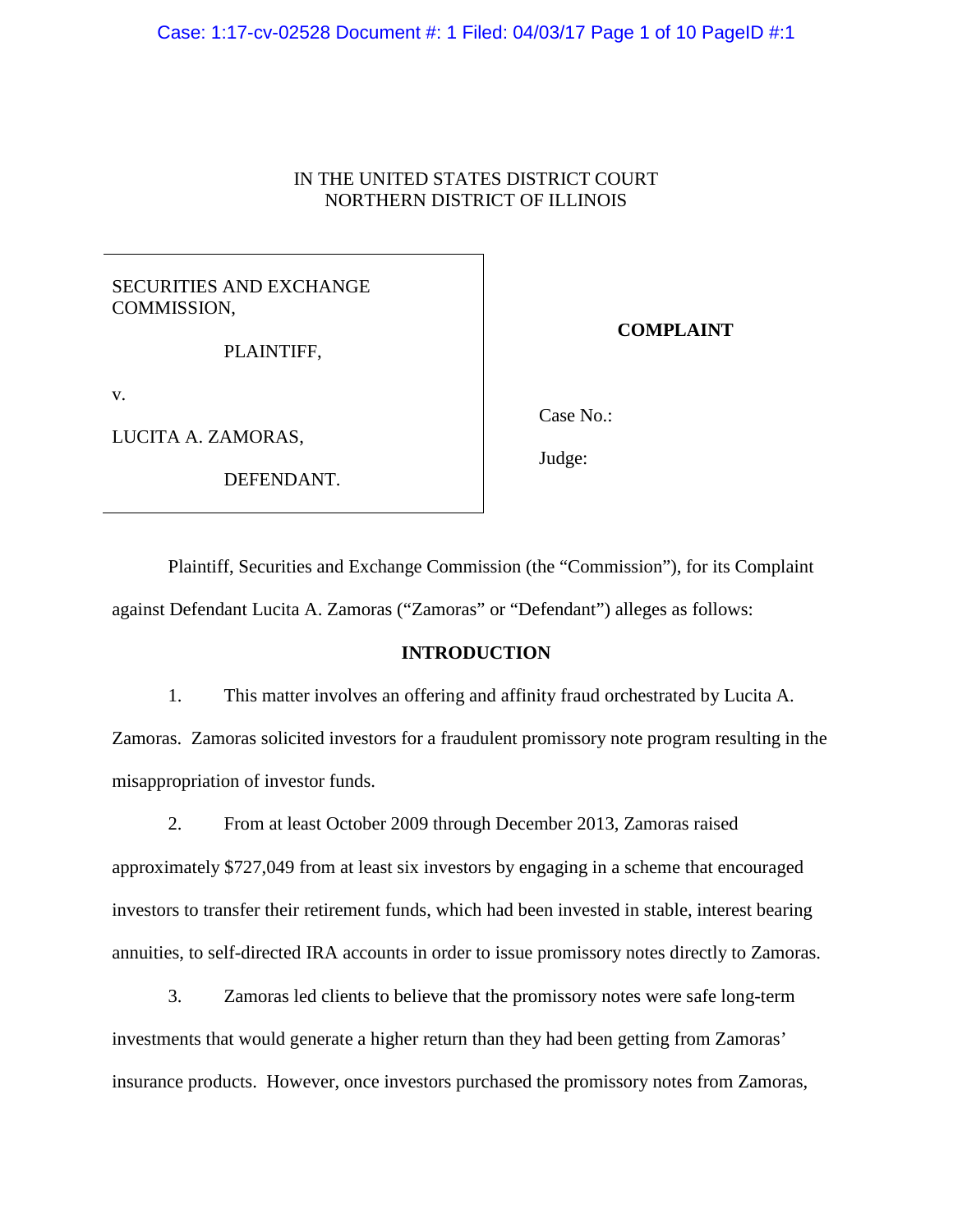#### Case: 1:17-cv-02528 Document #: 1 Filed: 04/03/17 Page 2 of 10 PageID #:2

 Zamoras squandered the funds, using them for gambling and personal expenses. She never invested the funds in any entity or undertaking designed to provide a return to her victims.

4. In perpetrating her fraud, Zamoras preyed upon the Filipino community living in and around the Chicago area. Originally from the Philippines herself, she sought to earn her victims' trust by conveying a sense of shared experience. Upon gaining their trust, she used that trust to gain access to their funds, giving her victims the misimpression that the funds would be invested in stable, interest-generating investments, all the while knowing that she intended to use the funds to feed her gambling habit.

5. As a result of her fraud, Zamoras has betrayed her customers' trust, has lost her victims' life savings, and has violated the federal securities laws by perpetrating an unlawful scheme and course of business to defraud others in the offer, purchase or sale of securities.

## **JURISDICTION AND VENUE**

6. This Court has subject matter jurisdiction by authority of Sections 20 and 22 of the Securities Act of 1933 (the "Securities Act") [15 U.S.C. §§ 77t and 77v], and Sections 21 and 27 of the Securities Exchange Act of 1934 (the "Exchange Act") [15 U.S.C. §§ 78u and 78aa].

7. Defendant, directly and indirectly, singly and in concert, has made use of the means and instrumentalities of interstate commerce and the mails in connection with the transactions, acts and courses of business alleged herein, certain of which have occurred within the Northern District of Illinois.

 8. Venue for this action is proper in the Northern District of Illinois under Section 22(a) of the Securities Act [15 U.S.C. § 77v(a)], and under Section 27 of the Exchange Act [15 U.S.C. § 78aa], because certain of the transactions, acts, practices, and courses of business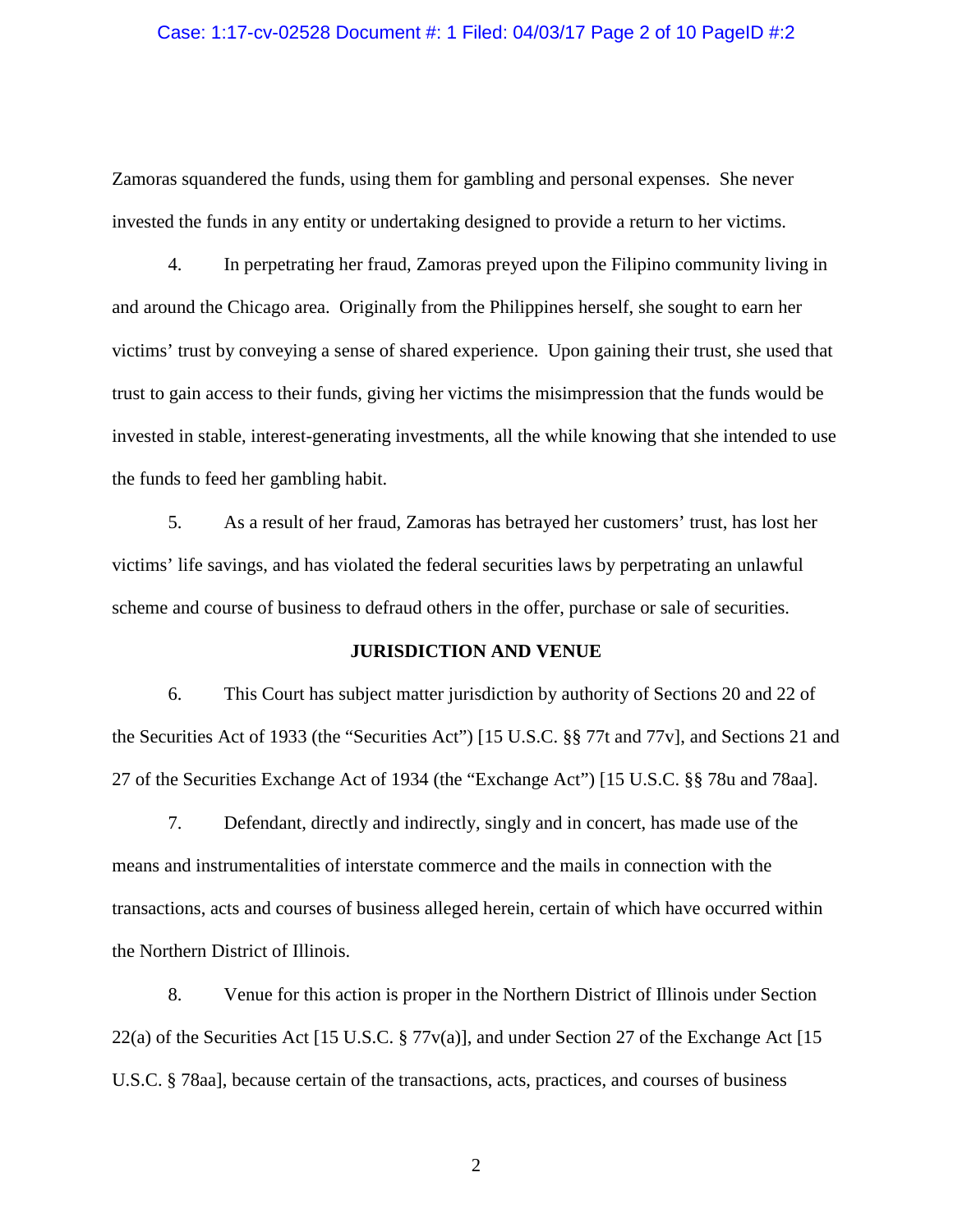#### Case: 1:17-cv-02528 Document #: 1 Filed: 04/03/17 Page 3 of 10 PageID #:3

alleged in this Complaint took place in this district and because the Defendant resides in and transacts business in this district.

 in the transactions, acts, practices, and courses of business alleged herein and in transactions, 9. Defendant, unless restrained and enjoined by this Court, will continue to engage acts, practices, and courses of business of similar purport and object.

10. Defendant's conduct took place in connection with the offer, purchase and/or sale of securities.

## **DEFENDANT AND RELATED ENTITY**

 11. **Lucita A. Zamoras**, age 53, is a resident of Niles, Illinois. Zamoras is the founder and sole member of First Fidelity, LLC. Zamoras has not been registered with the Commission in any capacity.

 12. **First Fidelity, LLC (**"**First Fidelity")**, is an Illinois limited liability company Fidelity has never been registered with the Commission in any capacity. located in Niles, Illinois. First Fidelity purports to help clients achieve their long-term financial goals by offering financial products and services, primarily various insurance products. First

## **STATEMENT OF FACTS**

#### **Background**

 long-term financial goals by providing retirement, insurance and tax services. 13. Zamoras opened First Fidelity in 2000 purportedly to help clients pursue their

14. The First Fidelity website states that Zamoras strives to help her clients protect their assets and secure their well-earned retirement in all economic environments. First Fidelity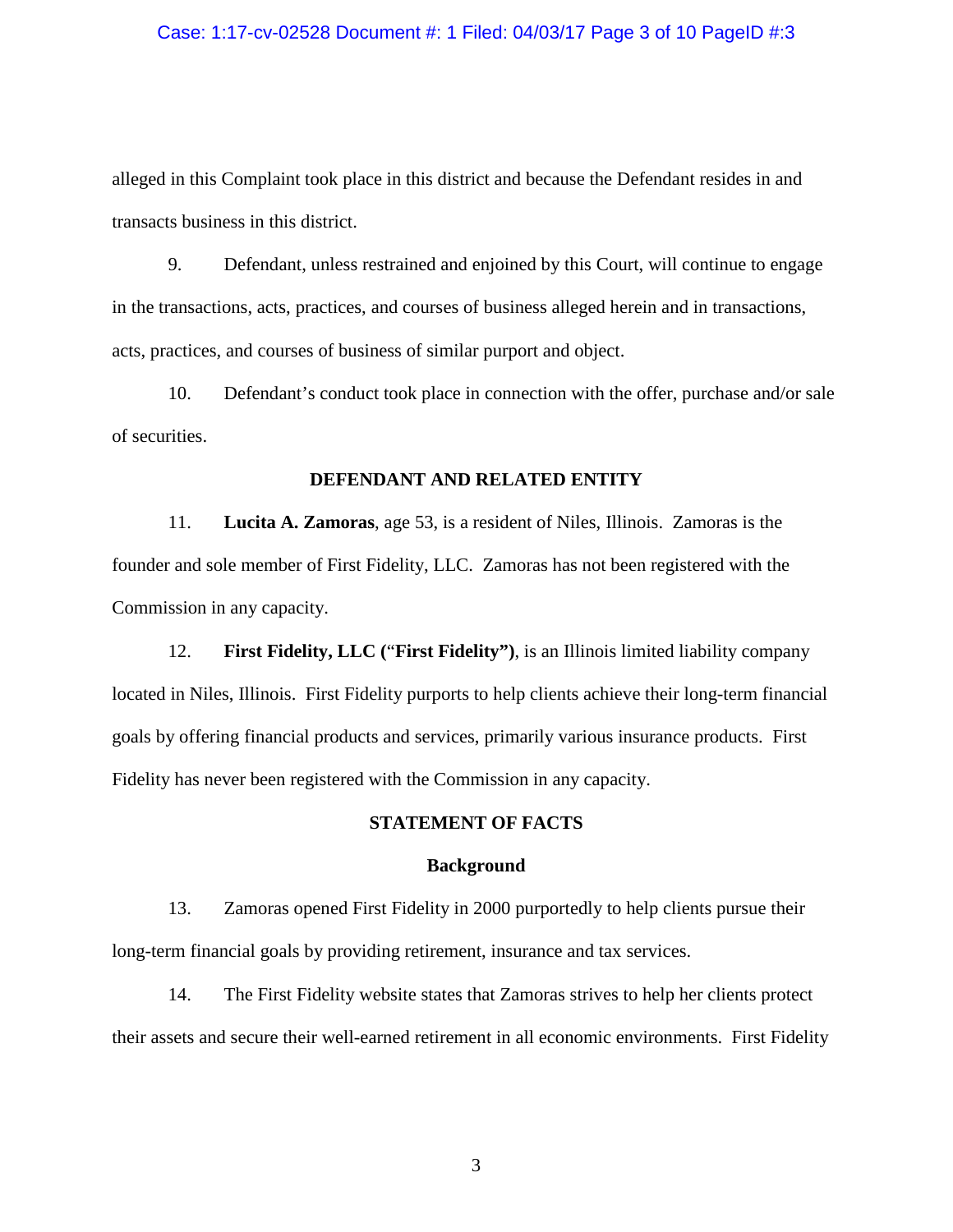#### Case: 1:17-cv-02528 Document #: 1 Filed: 04/03/17 Page 4 of 10 PageID #:4

primarily does this through the sale of insurance products such as fixed annuities, indexed annuities, and individual variable and term life insurance products.

 15. First Fidelity clients are primarily located in the suburban Chicago area. First Fidelity's only other employee was a receptionist/office manager who did not meet with clients.

 primarily elderly Filipino-Americans. Her grasp of the Filipino language and culture allowed her 16. Zamoras is originally from the Philippines and has built a clientele that includes to win the trust of numerous clients, forming an especially strong bond with those who purchased the fraudulent promissory notes in this matter.

 sponsored by First Fidelity. Zamoras' investors are unsophisticated with little prior investment their retirement. 17. Zamoras met many of her clients through free lunch investment seminars experience. Many are first generation immigrants who have worked their entire life to save for

## **Zamoras' Scheme to Defraud**

18. Between 2009 and 2013, Zamoras encouraged several of her clients to open accounts with a nontraditional individual retirement account ("IRA") custodian, American Pension Services, LLC ("APS").

 19. Most IRA custodians are banks or broker-dealers that limit the holdings in IRA directed IRA custodian, gives account owners the freedom to invest in anything consistent with accounts to firm-approved traditional investments. In contrast, APS, which formerly was a selfapplicable IRS rules and regulations, including promissory notes.

 20. The clients that purchased promissory notes from Zamoras had not heard of APS until Zamoras made the recommendation that they roll their retirement funds over to APS. 4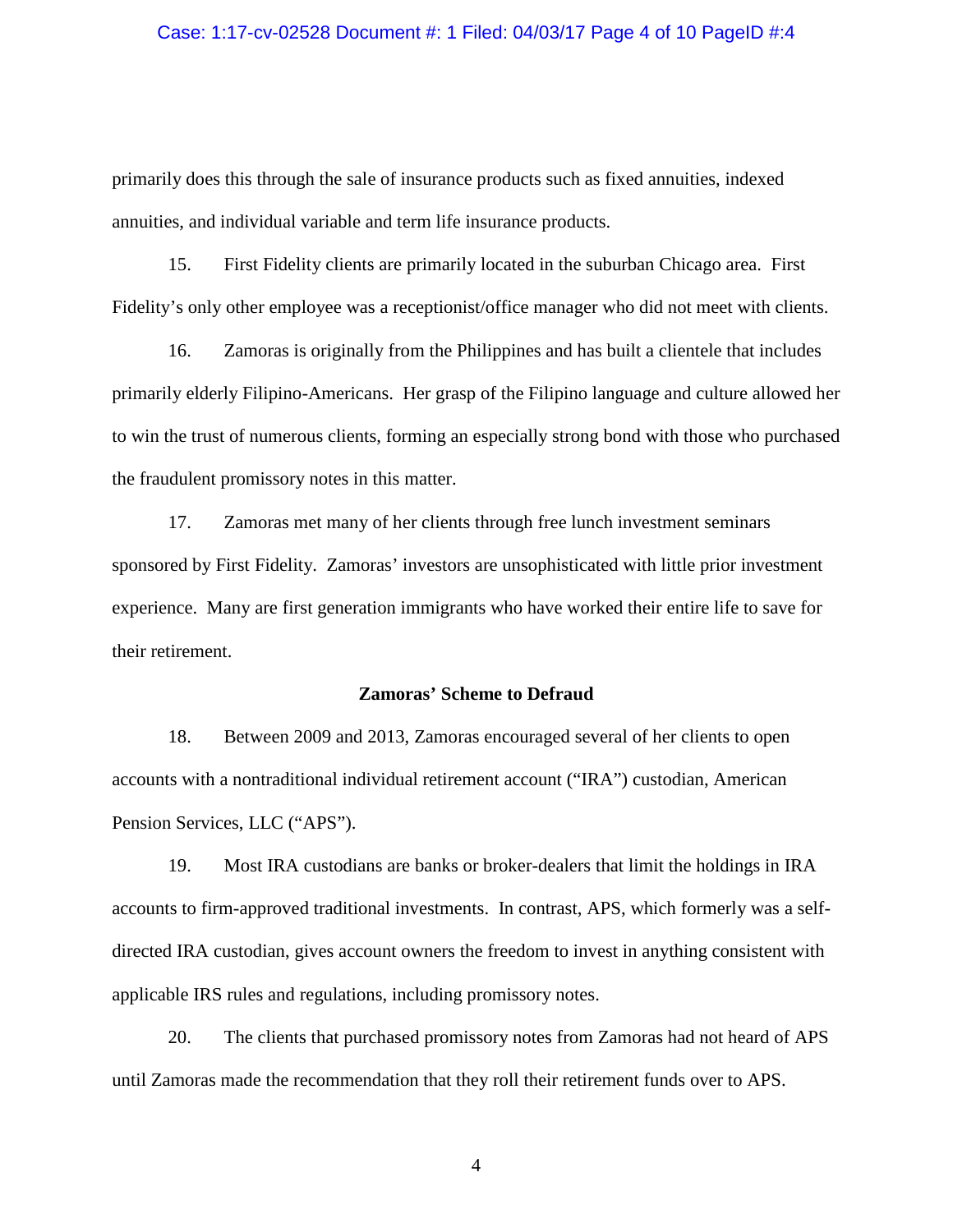#### Case: 1:17-cv-02528 Document #: 1 Filed: 04/03/17 Page 5 of 10 PageID #:5

 invested in stable insurance products through First Fidelity, to APS. 21. Zamoras then encouraged her clients to transfer their retirement funds, previously

22. Trusting Zamoras, many of the clients followed her recommendation, transferring their former employer sponsored 401(k) plans, held in fixed annuity products at First Fidelity, to APS, often incurring a surrender charge on the sale.

 promissory notes issued by Zamoras. The promissory notes are between the client and Zamoras 23. Clients were then encouraged to invest their retirement funds at APS in unsecured personally.

 24. The promissory notes are all balloon notes with maturities of at least five years, and most coming due after ten years. Most notes carry an interest rate of between 3.5 - 5% per annum with all interest due in a lump sum payment at maturity.

 25. All of the investor promissory notes are unsecured. Zamoras dictated the terms of the notes and failed to provide investors with any offering documents or other adequate disclosure as to the true nature of the transaction, taking advantage of her clients' lack of sophistication and experience in investing.

 26. Investors were led to believe that the promissory notes were a safe, secure investment that would earn an above market interest rate.

27. In perpetrating her scheme, Zamoras took advantage of her clients' lack of investing experience, as none of them understood how Zamoras would invest their funds to earn the 3.5 -5% guaranteed return, but nevertheless trusted her and went along with her recommendation.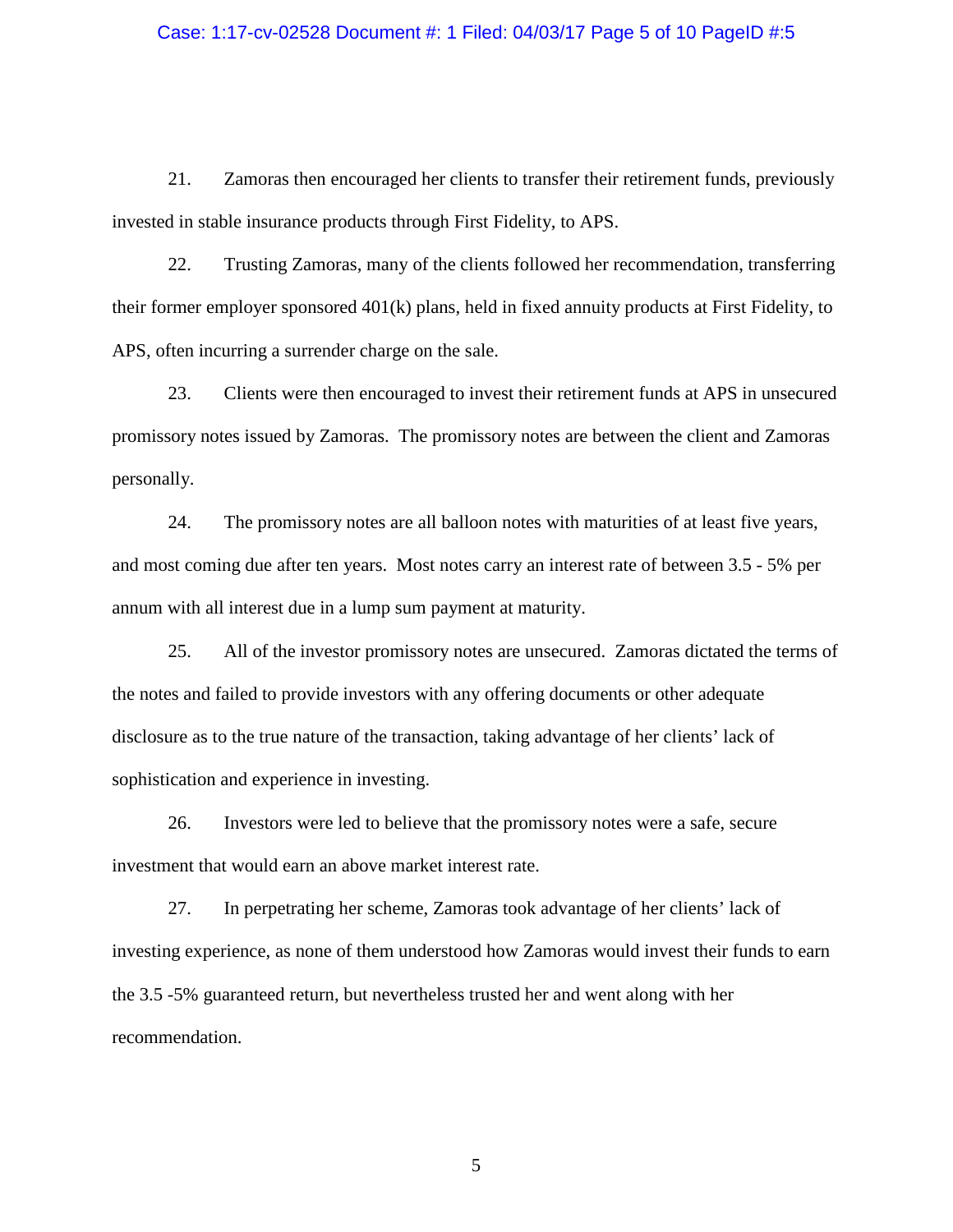#### Case: 1:17-cv-02528 Document #: 1 Filed: 04/03/17 Page 6 of 10 PageID #:6

 IRA account was and that APS was not an insurance company or other interest-paying entity. 29. After signing the promissory notes, Zamoras instructed APS to wire investor 28. Indeed, several of the investors actually understood that their funds would remain at APS and would safely earn the promised interest rate, not appreciating what a self-directed

 funds to her personal accounts at various national banks. Zamoras is the only authorized signor on those accounts.

30. Once the funds arrived in her personal account, Zamoras used the investor funds for gambling or to pay her personal expenses.

 31. Between October 2011 and March 2013, Zamoras withdrew over \$1 million from her bank accounts at various casinos. Zamoras' investors were a substantial source of her gambling funds.

32. Although Zamoras lost all investor funds, the clients continued to receive statements from APS showing the promissory notes held in the account at their original face value. This led the investors to believe that their funds were still safe and secure.

 immediately transfer their funds to her personal account and use their money for personal expenses and gambling. Investors would not have invested with Zamoras had they known she was simply going to gamble with their retirement funds. was simply going to gamble with their retirement funds.<br>34. Little, if any, investor funds were ever invested by Zamoras. 33. Zamoras led her investors to understand that their funds were in a safe, secure investment program and that APS would hold the funds. She did not tell investors she planned to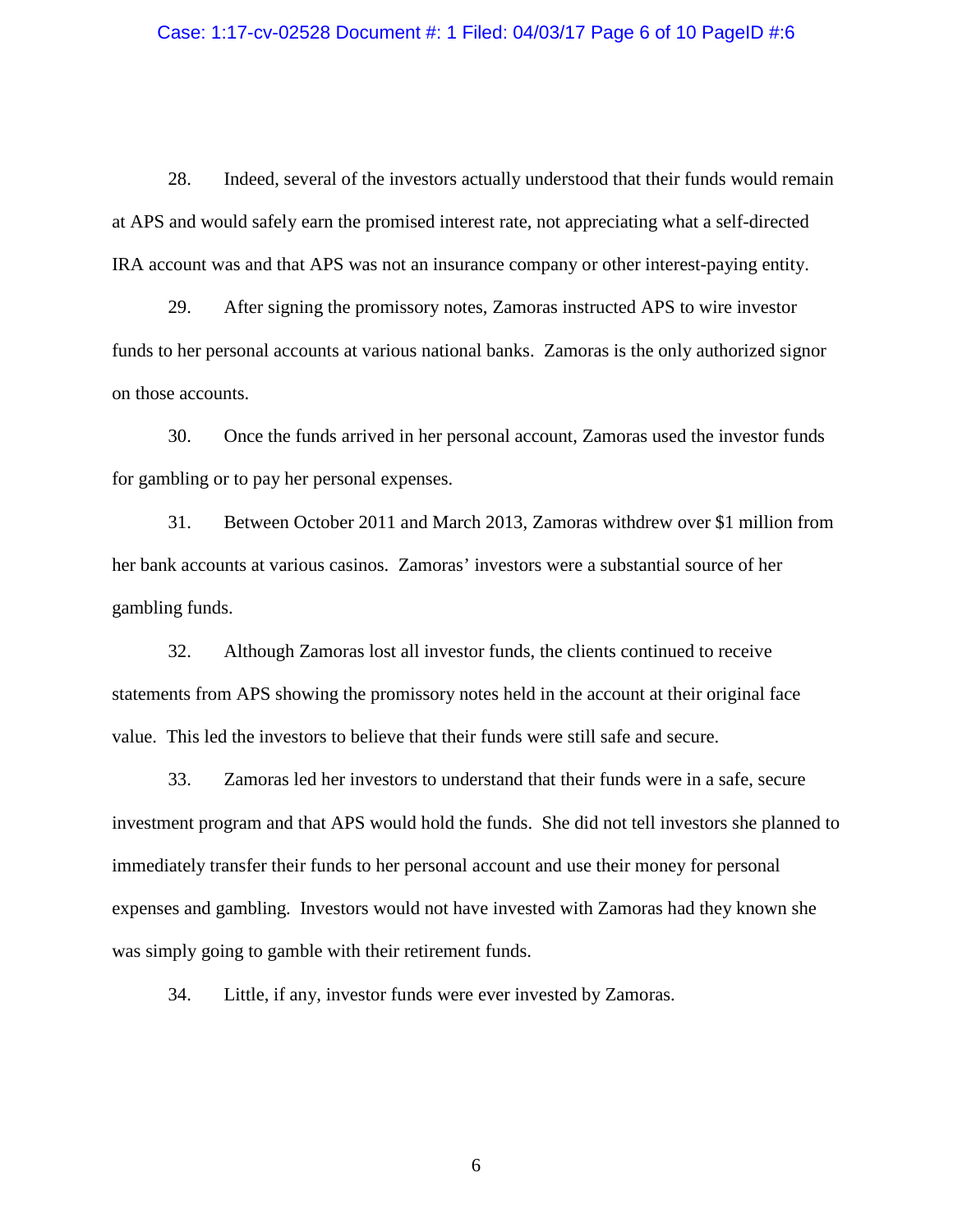35. Investors told Zamoras that their funds were essential to fund their retirement.

Many investors told Zamoras that these funds represented their life savings and they could not afford to take any risk.

 entire life to save for their retirement and are now left with nothing. 36. As described above, Zamoras's investors are all unsophisticated investors with little prior investment experience. Many are first generation immigrants who have worked their

## **COUNT I EMPLOYMENT OF A DEVICE, SCHEME OR ARTIFICE TO DEFRAUD Violation of Section 17(a)(1) of the Securities Act [15 U.S.C.**  $\S 77q(a)(1)$ **]**

 in paragraphs 1 through 36 above. 37. The Commission realleges and incorporates by reference the allegations contained

38. Defendant Zamoras, by engaging in conduct described above, directly or

indirectly, in the offer or sale of securities, by the use of the means or instruments of

transportation or communication in interstate commerce or by use of the mails, with scienter,

employed devices, schemes, or artifices to defraud.

39. By reason of the foregoing, Zamoras, directly or indirectly, violated, and unless

restrained and enjoined by this Court, will continue to violate Section 17(a)(1) of the Securities

Act [15 U.S.C. § 77q(a)(1)].

## **COUNT II FRAUD IN THE OFFER OR SALE OF SECURITIES Violations of Section 17(a)(3) of the Securities Act [15 U.S.C. § 77q(a)(3)]**

 in paragraphs 1 through 36 above. 40. The Commission realleges and incorporates by reference the allegations contained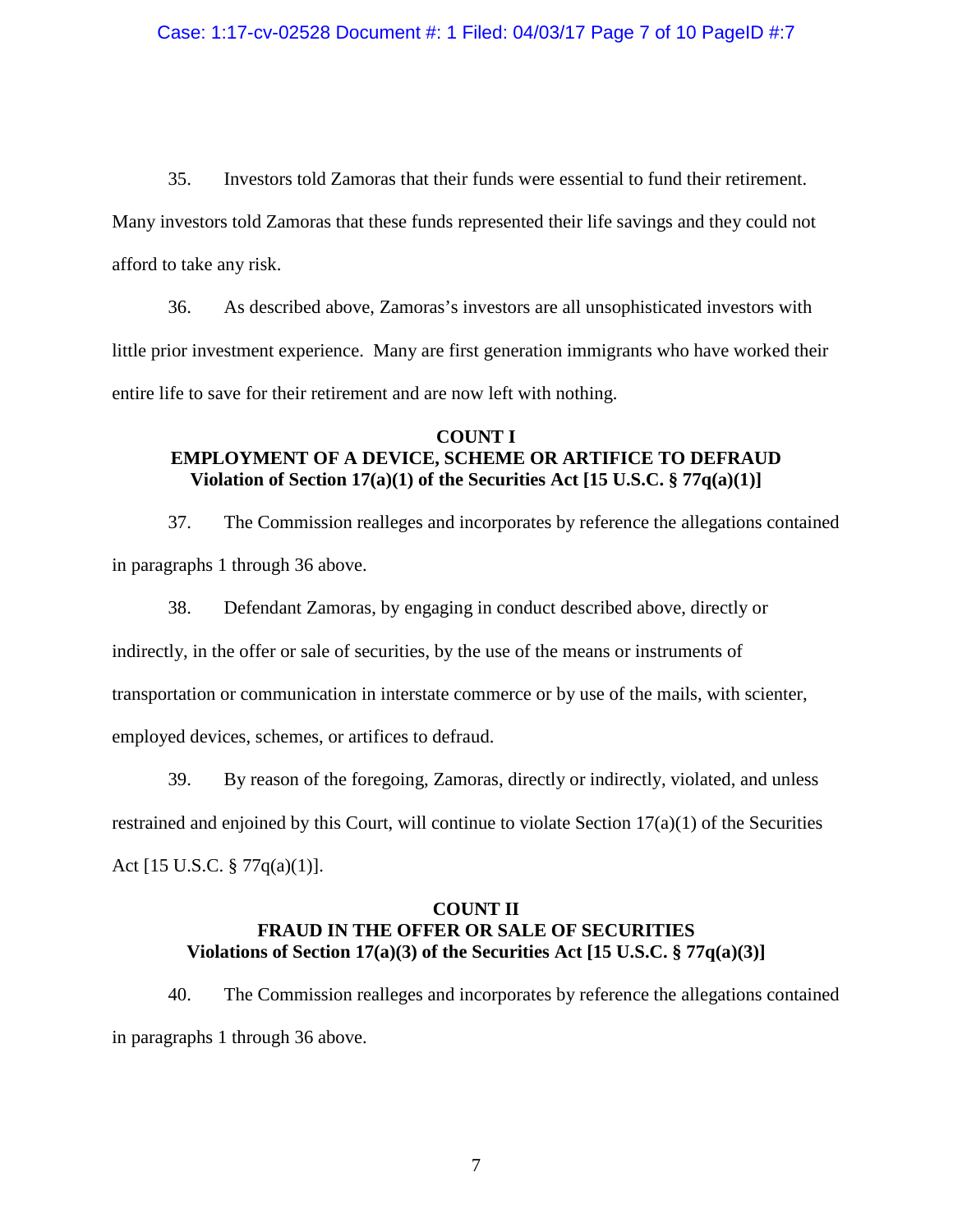41. Defendant Zamoras, by engaging in the conduct described above, directly and indirectly, in the offer and sale of securities, by the use of the means or instruments of transportation or communication in interstate commerce or by use of the mails, engaged in transactions, practices, or courses of business which operate or would operate as a fraud or deceit upon the purchaser.

42. By reason of the foregoing, Zamoras, directly or indirectly, violated, and unless restrained and enjoined will continue to violate, Section 17(a)(3) of the Securities Act [15 U.S.C.  $§ 77q(a)(3)$ ].

## **COUNT III**

## **Violations of Section 10(b) of the Exchange Act [15 U.S.C. § 78j(b)] and Rule 10b-5(a) and FRAUD IN CONNECTION WITH THE PURCHASE OR SALE OF SECURITIES (c) thereunder [17 C.F.R. § 240.10b-5(a) and (c)]**

 in paragraphs 1 through 36 above. 43. The Commission realleges and incorporates by reference the allegations contained

 44. Defendant Zamoras, by engaging in the conduct described above, directly or indirectly, by the use of means or instrumentalities of interstate commerce or use of the mails, in connection with the purchase or sale of securities, with scienter, employed devices, schemes, or artifices to defraud, or engaged in acts, practices, or courses of business that operated or would operate as a fraud and deceit upon other persons.

 will continue to violate Section 10(b) of the Exchange Act [15 U.S.C. §78j(b)] and Rule 10b-5(a) 45. By reason of the foregoing, Zamoras violated, and unless restrained and enjoined and (c) thereunder [17 C.F.R. § 240.10b-5(a) and (c)].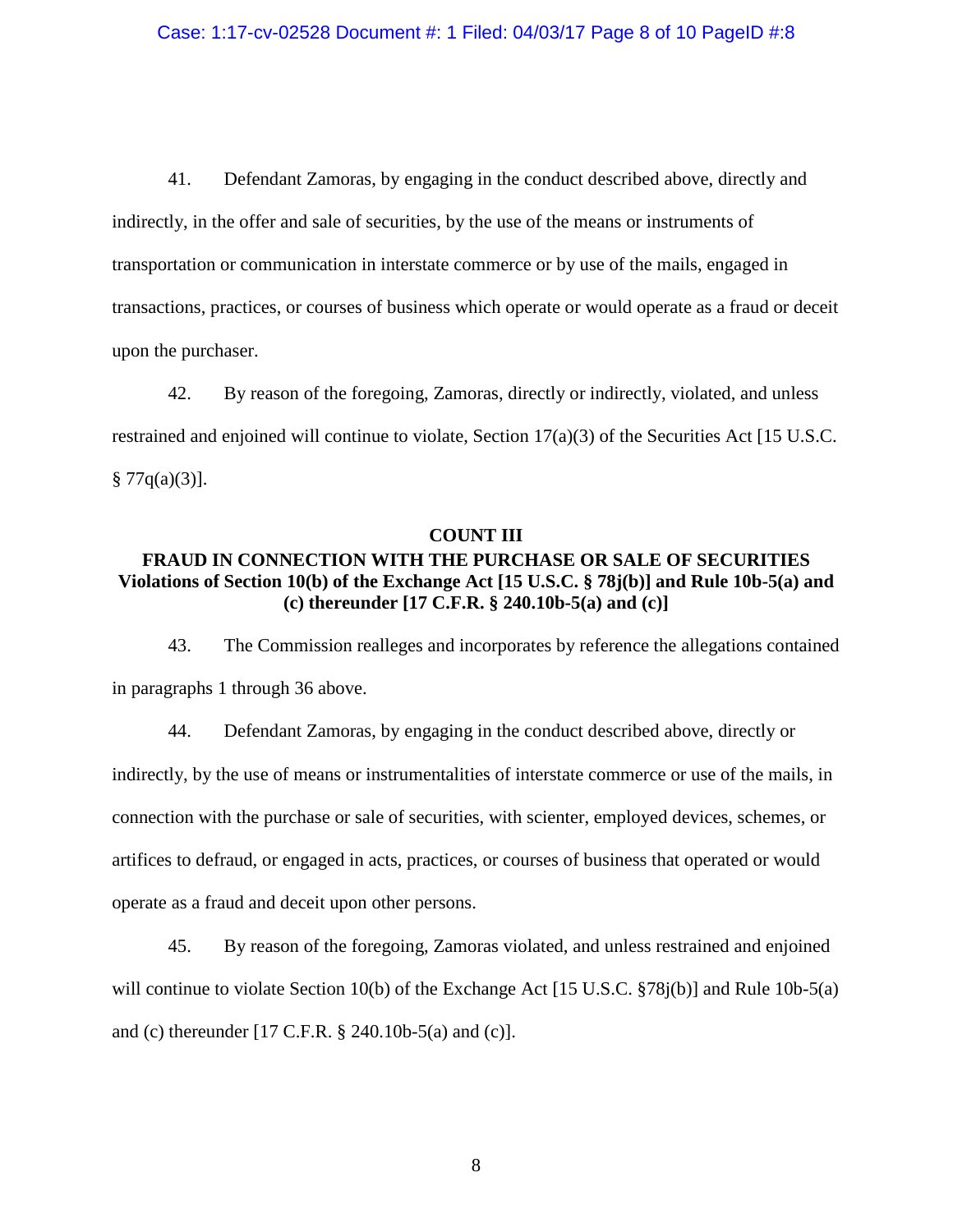#### Case: 1:17-cv-02528 Document #: 1 Filed: 04/03/17 Page 9 of 10 PageID #:9

#### **RELIEF REQUESTED**

WHEREFORE, the Commission respectfully requests that this Court:

**I.** 

Issue findings of fact and conclusions of law that Defendant committed the violations charged herein.

## **II.**

 that permanently enjoin Defendant and her officers, agents, servants, employees, attorneys, and conduct of similar purport and object in violation of Section 17(a)(1) and (3) of the Securities Act, Section 10(b) of the Exchange Act and Rule 10b-5(a) and (c) thereunder. Issue in a form consistent with Rule 65(d) of the Federal Rules of Civil Procedure orders accountants, and those persons in active concert or participation with any of them, who receive actual notice of the order by personal service or otherwise, and each of them, from engaging in transactions, acts, practices, and courses of business described herein, and from engaging in

#### **III.**

Enter an order directing Defendant to pay civil money penalties pursuant to Section 20(d) of the Securities Act and Section 21(d)(3) of the Exchange Act.

#### **IV.**

Enter an order directing Defendant to disgorge all ill-gotten gains received during the period of violative conduct and pay prejudgment interest on such ill-gotten gains.

#### **V.**

Retain jurisdiction of this action in accordance with the principles of equity and the Federal Rules of Civil Procedure in order to implement and carry out the terms of all orders and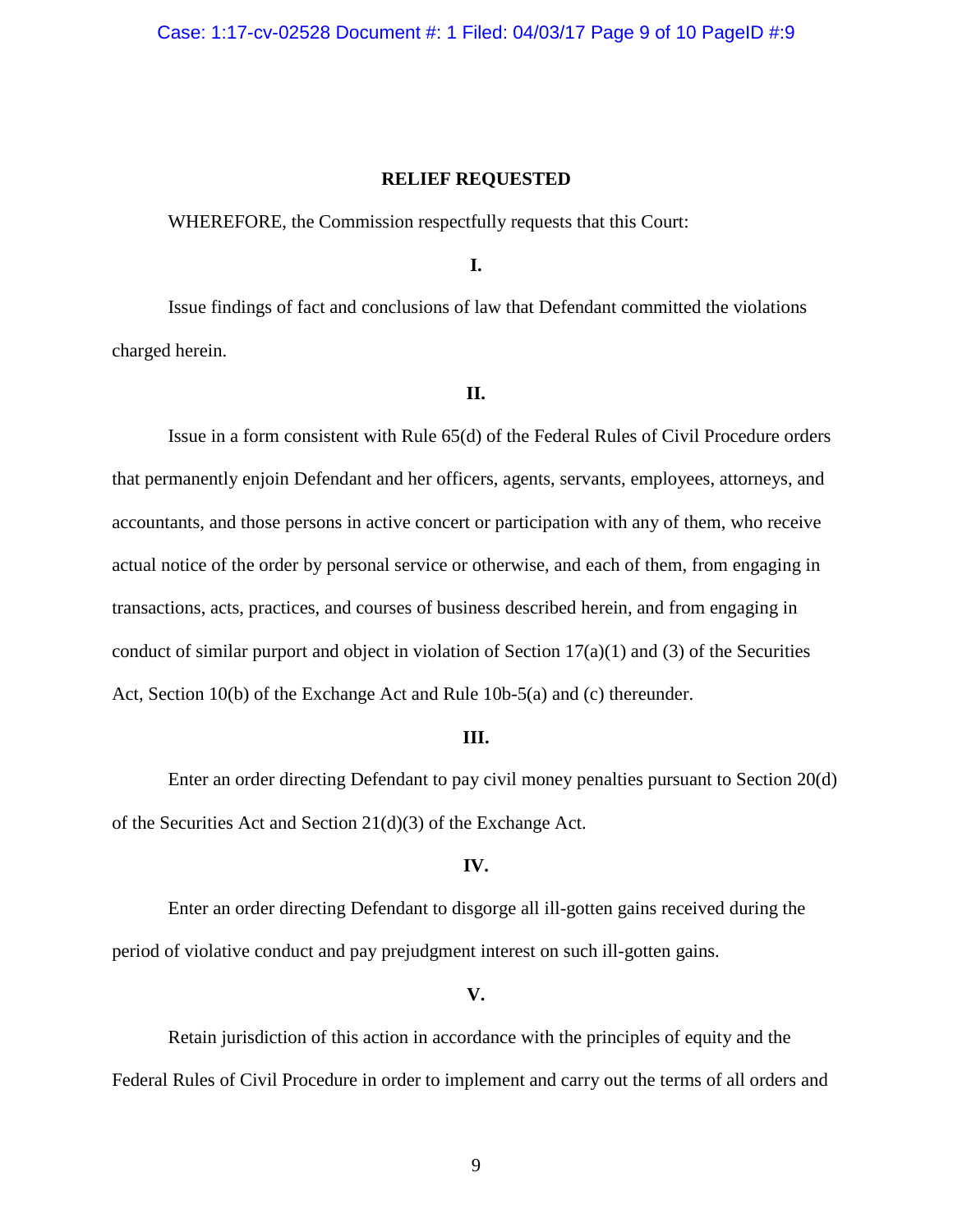#### Case: 1:17-cv-02528 Document #: 1 Filed: 04/03/17 Page 10 of 10 PageID #:10

decrees that may be entered, or to entertain any suitable application or motion for additional relief within the jurisdiction of this Court.

Dated: April 3, 2017.

Respectfully submitted,

 /s/ Benjamin J. Hanauer hanauerb@sec.gov 175 West Jackson, Suite 1450 Benjamin J. Hanauer U.S. Securities & Exchange Commission Chicago, IL 60604 312-353-8642

 olivera@sec.gov Daniel J. Wadley (*pro hac vice pending*) wadleyd@sec.gov Amy J. Oliver (*pro hac vice pending*) Paul N. Feindt (*pro hac vice pending*) feindtp@sec.gov U.S. Securities & Exchange Commission 351 So. West Temple, Suite 6.100 Salt Lake City, Utah 84101 Tel. 801-524-5796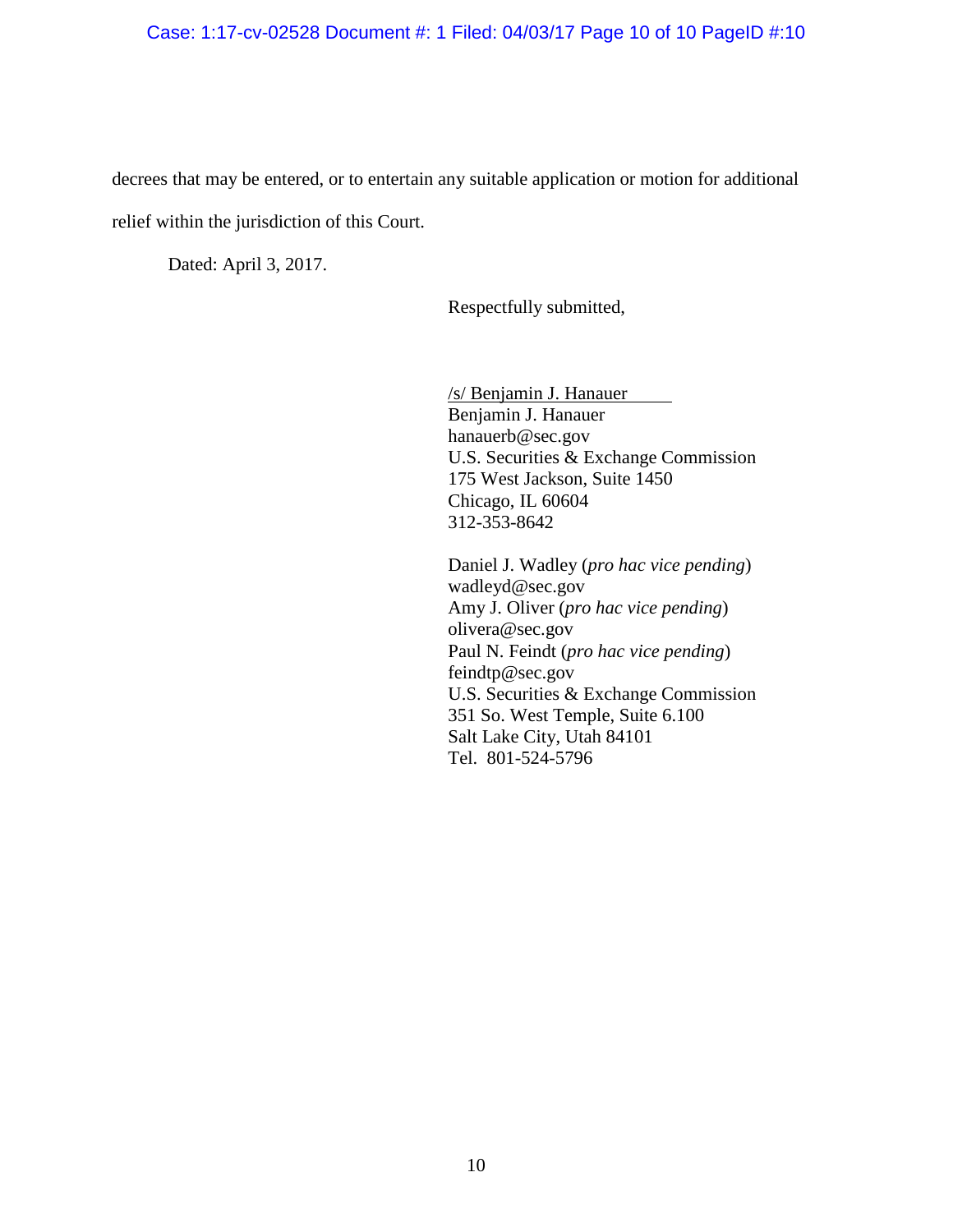# ILND 44 (Rev. 07/13/16) Case: 1:17-cv-02528 Document # COVERS PARE 17 Page 1 of 2 PageID #:11

 purpose of initiating the civil docket sheet. *(SEE INSTRUCTIONS ON NEXT PAGE OF THIS FORM.)*  The JS 44 civil cover sheet and the information contained herein neither replace nor supplement the filing and service of pleadings or other papers as required by law, except as provided by local rules of court. This form, approved by the Judicial Conference of the United States in September 1974, is required for the use of the Clerk of Court for the

| I. (a) PLAINTIFFS                                                                                                                                                                                                                                                                                                                                                                                                                                                                                                                                                                                                                          |                                                                                                                                                                                                                                                                                                                                                                                                                                                                                                                                                                                                                                                               |                                                                                                                                                                                                                                                                                                                                                                                                                                                                                                                                                                                                                                                                                  |                                                                                                                                                            | <b>DEFENDANTS</b>                                                                                                                                                                                                                                                                                                                                                                                                                                                                               |                                                                                                                                                                                                                                                                                                                                                                                                                                          |                                                                                                                                                                                                                                                                                                                                                                                                                                                                                                                                                                                                                                                                                              |  |
|--------------------------------------------------------------------------------------------------------------------------------------------------------------------------------------------------------------------------------------------------------------------------------------------------------------------------------------------------------------------------------------------------------------------------------------------------------------------------------------------------------------------------------------------------------------------------------------------------------------------------------------------|---------------------------------------------------------------------------------------------------------------------------------------------------------------------------------------------------------------------------------------------------------------------------------------------------------------------------------------------------------------------------------------------------------------------------------------------------------------------------------------------------------------------------------------------------------------------------------------------------------------------------------------------------------------|----------------------------------------------------------------------------------------------------------------------------------------------------------------------------------------------------------------------------------------------------------------------------------------------------------------------------------------------------------------------------------------------------------------------------------------------------------------------------------------------------------------------------------------------------------------------------------------------------------------------------------------------------------------------------------|------------------------------------------------------------------------------------------------------------------------------------------------------------|-------------------------------------------------------------------------------------------------------------------------------------------------------------------------------------------------------------------------------------------------------------------------------------------------------------------------------------------------------------------------------------------------------------------------------------------------------------------------------------------------|------------------------------------------------------------------------------------------------------------------------------------------------------------------------------------------------------------------------------------------------------------------------------------------------------------------------------------------------------------------------------------------------------------------------------------------|----------------------------------------------------------------------------------------------------------------------------------------------------------------------------------------------------------------------------------------------------------------------------------------------------------------------------------------------------------------------------------------------------------------------------------------------------------------------------------------------------------------------------------------------------------------------------------------------------------------------------------------------------------------------------------------------|--|
| U.S. Securities and Exchange Commission                                                                                                                                                                                                                                                                                                                                                                                                                                                                                                                                                                                                    |                                                                                                                                                                                                                                                                                                                                                                                                                                                                                                                                                                                                                                                               |                                                                                                                                                                                                                                                                                                                                                                                                                                                                                                                                                                                                                                                                                  |                                                                                                                                                            | Lucita A. Zamoras                                                                                                                                                                                                                                                                                                                                                                                                                                                                               |                                                                                                                                                                                                                                                                                                                                                                                                                                          |                                                                                                                                                                                                                                                                                                                                                                                                                                                                                                                                                                                                                                                                                              |  |
| County of Residence of First Listed Plaintiff<br>(b)<br>(EXCEPT IN U.S. PLAINTIFF CASES)                                                                                                                                                                                                                                                                                                                                                                                                                                                                                                                                                   |                                                                                                                                                                                                                                                                                                                                                                                                                                                                                                                                                                                                                                                               |                                                                                                                                                                                                                                                                                                                                                                                                                                                                                                                                                                                                                                                                                  |                                                                                                                                                            | NOTE:                                                                                                                                                                                                                                                                                                                                                                                                                                                                                           | County of Residence of First Listed Defendant<br>Cook County<br>(IN U.S. PLAINTIFF CASES ONLY)<br>IN LAND CONDEMNATION CASES, USE THE LOCATION OF<br>THE TRACT OF LAND INVOLVED.                                                                                                                                                                                                                                                         |                                                                                                                                                                                                                                                                                                                                                                                                                                                                                                                                                                                                                                                                                              |  |
| (C) Attorneys (Firm Name, Address, and Telephone Number)                                                                                                                                                                                                                                                                                                                                                                                                                                                                                                                                                                                   |                                                                                                                                                                                                                                                                                                                                                                                                                                                                                                                                                                                                                                                               |                                                                                                                                                                                                                                                                                                                                                                                                                                                                                                                                                                                                                                                                                  |                                                                                                                                                            | Attorneys (If Known)                                                                                                                                                                                                                                                                                                                                                                                                                                                                            |                                                                                                                                                                                                                                                                                                                                                                                                                                          |                                                                                                                                                                                                                                                                                                                                                                                                                                                                                                                                                                                                                                                                                              |  |
| Benjamin J. Hanauer, Daniel J. Wadley, Amy J. Oliver, Paul Feindt,<br>351 S. West Temple, Suite 6.100, Salt Lake City, UT 84101 801-524-5976                                                                                                                                                                                                                                                                                                                                                                                                                                                                                               |                                                                                                                                                                                                                                                                                                                                                                                                                                                                                                                                                                                                                                                               |                                                                                                                                                                                                                                                                                                                                                                                                                                                                                                                                                                                                                                                                                  |                                                                                                                                                            | 312-899-0009                                                                                                                                                                                                                                                                                                                                                                                                                                                                                    | Phillip A. Turner, Law Offices of Phillip A. Turner<br>115 South LaSalle Street, Suite 2600, Chicago, IL 60603                                                                                                                                                                                                                                                                                                                           |                                                                                                                                                                                                                                                                                                                                                                                                                                                                                                                                                                                                                                                                                              |  |
| <b>II. BASIS OF JURISDICTION</b> (Place an "X" in One Box Only)                                                                                                                                                                                                                                                                                                                                                                                                                                                                                                                                                                            |                                                                                                                                                                                                                                                                                                                                                                                                                                                                                                                                                                                                                                                               |                                                                                                                                                                                                                                                                                                                                                                                                                                                                                                                                                                                                                                                                                  |                                                                                                                                                            |                                                                                                                                                                                                                                                                                                                                                                                                                                                                                                 | <b>III. CITIZENSHIP OF PRINCIPAL PARTIES</b> (Place an "X" in One Box for Plaintiff                                                                                                                                                                                                                                                                                                                                                      |                                                                                                                                                                                                                                                                                                                                                                                                                                                                                                                                                                                                                                                                                              |  |
| $\blacksquare$ 1 U.S. Government<br>$\Box$ 3 Federal Question<br>Plaintiff<br>(U.S. Government Not a Party)                                                                                                                                                                                                                                                                                                                                                                                                                                                                                                                                |                                                                                                                                                                                                                                                                                                                                                                                                                                                                                                                                                                                                                                                               |                                                                                                                                                                                                                                                                                                                                                                                                                                                                                                                                                                                                                                                                                  |                                                                                                                                                            | (For Diversity Cases Only)<br>and One Box for Defendant)<br><b>DEF</b><br>PTF<br>PTF<br>DEF<br>$\blacksquare$ 1<br>$\Box$ 1<br>$\Box$ 4<br>$\Box$ 4<br>Citizen of This State<br>Incorporated or Principal Place<br>of Business In This State                                                                                                                                                                                                                                                    |                                                                                                                                                                                                                                                                                                                                                                                                                                          |                                                                                                                                                                                                                                                                                                                                                                                                                                                                                                                                                                                                                                                                                              |  |
| $\Box$ 2 U.S. Government<br>Defendant                                                                                                                                                                                                                                                                                                                                                                                                                                                                                                                                                                                                      | $\Box$ 4 Diversity<br>(Indicate Citizenship of Parties in Item III)                                                                                                                                                                                                                                                                                                                                                                                                                                                                                                                                                                                           |                                                                                                                                                                                                                                                                                                                                                                                                                                                                                                                                                                                                                                                                                  | $\Box$ 5<br>$\square$ 5<br><b>Citizen of Another State</b><br>$\Box$ 2<br>$\Box$ 2 Incorporated <i>and</i> Principal Place<br>of Business In Another State |                                                                                                                                                                                                                                                                                                                                                                                                                                                                                                 |                                                                                                                                                                                                                                                                                                                                                                                                                                          |                                                                                                                                                                                                                                                                                                                                                                                                                                                                                                                                                                                                                                                                                              |  |
|                                                                                                                                                                                                                                                                                                                                                                                                                                                                                                                                                                                                                                            |                                                                                                                                                                                                                                                                                                                                                                                                                                                                                                                                                                                                                                                               |                                                                                                                                                                                                                                                                                                                                                                                                                                                                                                                                                                                                                                                                                  |                                                                                                                                                            | Citizen or Subject of a<br>$\Box$ 3<br>Foreign Country                                                                                                                                                                                                                                                                                                                                                                                                                                          | $\Box$ 3<br><b>Foreign Nation</b>                                                                                                                                                                                                                                                                                                                                                                                                        | $\Box$ 6<br>$\Box$ 6                                                                                                                                                                                                                                                                                                                                                                                                                                                                                                                                                                                                                                                                         |  |
| <b>IV. NATURE OF SUIT</b> (Place an "X" in One Box Only)                                                                                                                                                                                                                                                                                                                                                                                                                                                                                                                                                                                   |                                                                                                                                                                                                                                                                                                                                                                                                                                                                                                                                                                                                                                                               |                                                                                                                                                                                                                                                                                                                                                                                                                                                                                                                                                                                                                                                                                  |                                                                                                                                                            |                                                                                                                                                                                                                                                                                                                                                                                                                                                                                                 |                                                                                                                                                                                                                                                                                                                                                                                                                                          |                                                                                                                                                                                                                                                                                                                                                                                                                                                                                                                                                                                                                                                                                              |  |
| <b>CONTRACT</b>                                                                                                                                                                                                                                                                                                                                                                                                                                                                                                                                                                                                                            | <b>TORTS</b>                                                                                                                                                                                                                                                                                                                                                                                                                                                                                                                                                                                                                                                  |                                                                                                                                                                                                                                                                                                                                                                                                                                                                                                                                                                                                                                                                                  |                                                                                                                                                            | <b>FORFEITURE/PENALTY</b>                                                                                                                                                                                                                                                                                                                                                                                                                                                                       | <b>BANKRUPTCY</b>                                                                                                                                                                                                                                                                                                                                                                                                                        | <b>OTHER STATUTES</b>                                                                                                                                                                                                                                                                                                                                                                                                                                                                                                                                                                                                                                                                        |  |
| $\Box$ 110 Insurance<br>$\Box$ 120 Marine<br>$\Box$ 130 Miller Act<br>$\Box$ 140 Negotiable Instrument<br>□ 150 Recovery of Overpayment<br>& Enforcement of Judgment<br>151 Medicare Act<br>152 Recovery of Defaulted<br><b>Student Loans</b><br>(Excludes Veterans)<br>$\Box$ 153 Recovery of<br>Veteran's Benefits<br>160 Stockholders' Suits<br>190 Other Contract<br>195 Contract Product Liability<br>$\Box$ 196 Franchise<br><b>REAL PROPERTY</b><br>$\Box$ 210 Land Condemnation<br>220 Foreclosure<br>230 Rent Lease & Ejectment<br>$\Box$ 240 Torts to Land<br>□ 245 Tort Product Liability<br>$\Box$ 290 All Other Real Property | PERSONAL INJURY<br>$\Box$ 310 Airplane<br>$\Box$ 315 Airplane Product<br>Liability<br>$\Box$ 320 Assault, Libel &<br>Slander<br>330 Federal Employers'<br>Liability<br>$\Box$ 340 Marine<br>345 Marine Product<br>Liability<br>350 Motor Vehicle<br>355 Motor Vehicle<br><b>Product Liability</b><br>360 Other Personal<br>Injury<br>$\Box$ 362 Personal Injury -<br><b>Medical Malpractice</b><br><b>CIVIL RIGHTS</b><br>$\Box$ 440 Other Civil Rights<br>□<br>441 Voting<br>□<br>442 Employment<br>443 Housing/<br>□<br>Accommodations<br>$\Box$ 445 Amer. w/Disabilities<br>Employment<br>$\Box$ 446 Amer. w/Disabilities<br>Other<br>$\Box$ 448 Education | PERSONAL INJURY<br>$\Box$ 365 Personal Injury -<br><b>Product Liability</b><br>7 367 Health Care/<br>Pharmaceutical<br>Personal Injury<br><b>Product Liability</b><br>368 Asbestos Personal<br><b>Injury Product</b><br>Liability<br>PERSONAL PROPERTY<br>$\Box$ 370 Other Fraud<br>$\Box$ 371 Truth in Lending<br>380 Other Personal<br>Property Damage<br>385 Property Damage<br>Product Liability<br>PRISONER PETITIONS<br>510 Motions to Vacate<br>Sentence<br><b>Habeas Corpus:</b><br>530 General<br>535 Death Penalty<br>$\Box$ 540 Mandamus & Other<br>550 Civil Rights<br>ப<br>555 Prison Condition<br>ப<br>$\Box$ 560 Civil Detainee -<br>Conditions of<br>Confinement |                                                                                                                                                            | 625 Drug Related Seizure<br>of Property 21 USC 881<br>$\Box$ 690 Other<br><b>LABOR</b><br>710 Fair Labor Standards<br>Act<br>720 Labor/Management<br>Relations<br>740 Railway Labor Act<br>$\Box$ 751 Family and Medical<br>Leave Act<br>790 Other Labor Litigation<br>791 Employee Retirement<br>Income Security Act<br><b>IMMIGRATION</b><br>462 Naturalization Application<br>$\Box$ 463 Habeas Corpus -<br>Alien Detainee<br>(Prisoner Petition)<br>$\Box$ 465 Other Immigration<br>Actions | 422 Appeal 28 USC 158<br>423 Withdrawal<br>28 USC 157<br><b>PROPERTY RIGHTS</b><br>$\Box$ 820 Copyrights<br>□ 830 Patent<br>840 Trademark<br><b>SOCIAL SECURITY</b><br>$\Box$ 861 HIA (1395ff)<br>$\Box$ 862 Black Lung (923)<br>$\Box$ 863 DIWC/DIWW (405(g))<br>$\Box$ 864 SSID Title XVI<br>$\Box$ 865 RSI (405(g))<br><b>FEDERAL TAX SUITS</b><br>870 Taxes (U.S. Plaintiff<br>or Defendant)<br>□ 871 IRS-Third Party<br>26 USC 7609 | □ 375 False Claims Act<br>$\Box$ 376 Qui Tam (31 USC<br>3729(a)<br>$\Box$ 400 State Reapportionment<br>$\Box$ 410 Antitrust<br>$\Box$ 430 Banks and Banking<br>$\Box$ 450 Commerce<br>$\Box$ 460 Deportation<br>$\Box$ 470 Racketeer Influenced and<br><b>Corrupt Organizations</b><br>480 Consumer Credit<br>490 Cable/Sat TV<br>850 Securities/Commodities/<br>Exchange<br>□ 890 Other Statutory Actions<br>$\Box$ 891 Agricultural Acts<br>893 Environmental Matters<br>895 Freedom of Information<br>□<br>Act<br>$\Box$ 896 Arbitration<br>899 Administrative Procedure<br>Act/Review or Appeal of<br><b>Agency Decision</b><br>$\Box$ 950 Constitutionality of<br><b>State Statutes</b> |  |
| V. ORIGIN (Place an "X" in One Box Only)<br>Multidistrict<br>Multidistrict<br>Transferred from<br>$\blacksquare$ 1 Original<br>2 Removed from<br>Remanded from<br>Reinstated or<br>6 Litigation-<br>3<br>5<br>8 Litigation -<br><b>Another District</b><br>Transfer<br>Proceeding<br><b>State Court</b><br>Appellate Court<br>Reopened<br>Direct File<br>(specify)                                                                                                                                                                                                                                                                         |                                                                                                                                                                                                                                                                                                                                                                                                                                                                                                                                                                                                                                                               |                                                                                                                                                                                                                                                                                                                                                                                                                                                                                                                                                                                                                                                                                  |                                                                                                                                                            |                                                                                                                                                                                                                                                                                                                                                                                                                                                                                                 |                                                                                                                                                                                                                                                                                                                                                                                                                                          |                                                                                                                                                                                                                                                                                                                                                                                                                                                                                                                                                                                                                                                                                              |  |
| VI. CAUSE OF ACTION (Enter U.S. Civil Statute under which you are<br>filing and write a brief statement of cause.)<br>15 U.S.C. §§ 77t, 77v, 78u and 78aa Securtities Fraud                                                                                                                                                                                                                                                                                                                                                                                                                                                                |                                                                                                                                                                                                                                                                                                                                                                                                                                                                                                                                                                                                                                                               |                                                                                                                                                                                                                                                                                                                                                                                                                                                                                                                                                                                                                                                                                  |                                                                                                                                                            | this Court. Use a separate attachment if necessary.)                                                                                                                                                                                                                                                                                                                                                                                                                                            | VII. Previous Bankruptcy Matters (For nature of suit 422 and 423, enter the case<br>number and judge for any associated bankruptcy matter previously adjudicated by a judge of                                                                                                                                                                                                                                                           |                                                                                                                                                                                                                                                                                                                                                                                                                                                                                                                                                                                                                                                                                              |  |
| VIII. REQUESTED IN<br>CHECK IF THIS IS A CLASS ACTION<br><b>DEMAND \$</b><br>CHECK YES only if demanded in complaint:<br>UNDER RULE 23, F.R.Cv.P.<br><b>COMPLAINT:</b><br>Ш                                                                                                                                                                                                                                                                                                                                                                                                                                                                |                                                                                                                                                                                                                                                                                                                                                                                                                                                                                                                                                                                                                                                               |                                                                                                                                                                                                                                                                                                                                                                                                                                                                                                                                                                                                                                                                                  |                                                                                                                                                            |                                                                                                                                                                                                                                                                                                                                                                                                                                                                                                 |                                                                                                                                                                                                                                                                                                                                                                                                                                          |                                                                                                                                                                                                                                                                                                                                                                                                                                                                                                                                                                                                                                                                                              |  |
| <b>JURY DEMAND:</b><br>$\Box$ Yes<br>No<br>(See instructions):<br>IX. RELATED CASE(S)<br><b>IF ANY</b><br><b>JUDGE</b><br>DOCKET NUMBER                                                                                                                                                                                                                                                                                                                                                                                                                                                                                                    |                                                                                                                                                                                                                                                                                                                                                                                                                                                                                                                                                                                                                                                               |                                                                                                                                                                                                                                                                                                                                                                                                                                                                                                                                                                                                                                                                                  |                                                                                                                                                            |                                                                                                                                                                                                                                                                                                                                                                                                                                                                                                 |                                                                                                                                                                                                                                                                                                                                                                                                                                          |                                                                                                                                                                                                                                                                                                                                                                                                                                                                                                                                                                                                                                                                                              |  |
| <b>X.</b> This case (check one box)<br>■ Is not a refiling of a previously dismissed action<br>$\Box$ is a refiling of case number<br>previously dismissed by Judge<br>DATE 04/03/2017<br>SIGNATURE OF ATTORNEY OF RECORD /s/ Benjamin Hanauer                                                                                                                                                                                                                                                                                                                                                                                             |                                                                                                                                                                                                                                                                                                                                                                                                                                                                                                                                                                                                                                                               |                                                                                                                                                                                                                                                                                                                                                                                                                                                                                                                                                                                                                                                                                  |                                                                                                                                                            |                                                                                                                                                                                                                                                                                                                                                                                                                                                                                                 |                                                                                                                                                                                                                                                                                                                                                                                                                                          |                                                                                                                                                                                                                                                                                                                                                                                                                                                                                                                                                                                                                                                                                              |  |